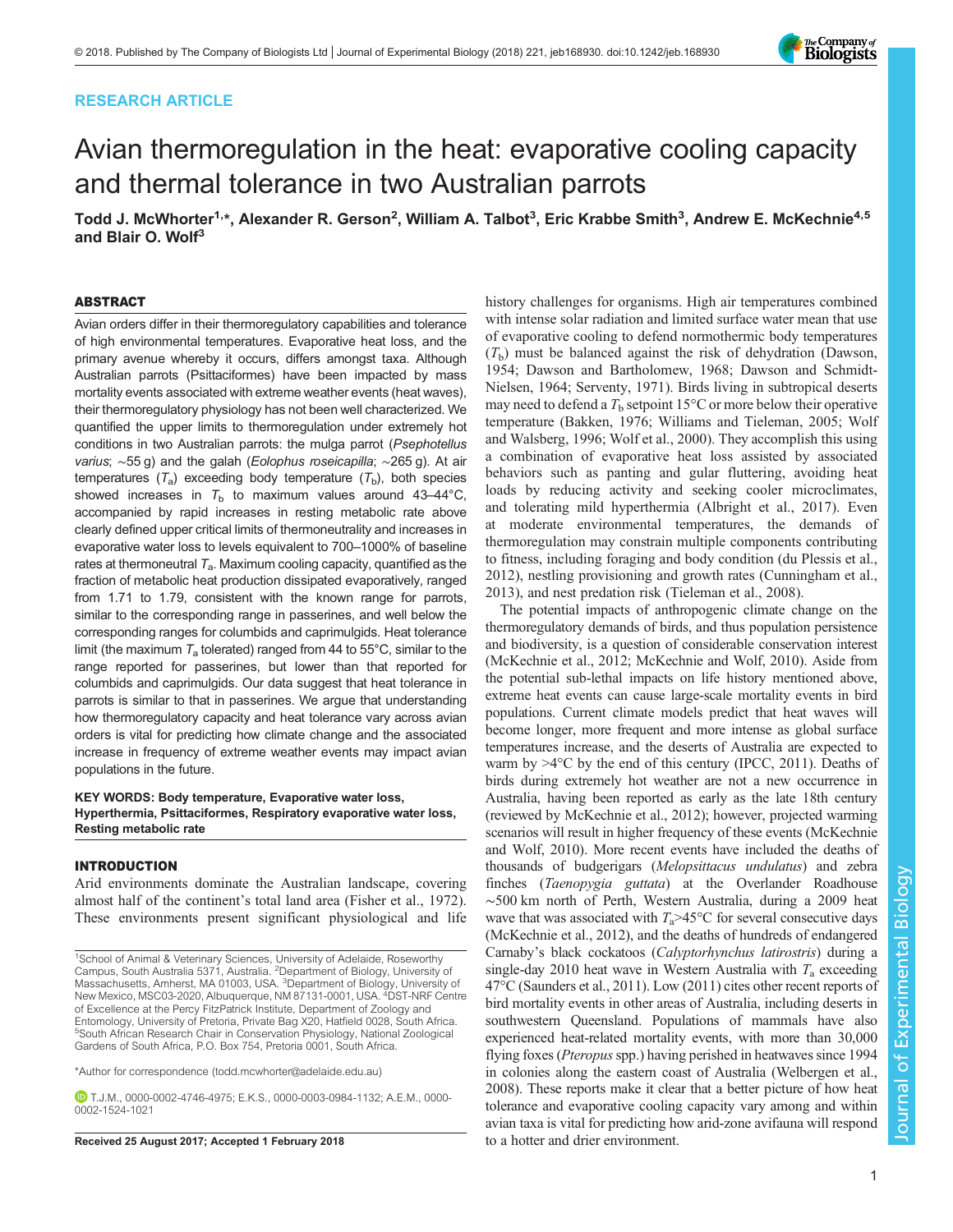Parrots (order Psittaciformes) represent a major element in the avifauna of the vast arid interior of Australia, where these mostly diurnal birds cope with maximum summer air temperatures that may reach 47–52°C ([Serventy, 1971\)](#page-9-0). There is a long history of ecophysiological studies of metabolism and evaporative water loss in parrots, including a number of Australian species, but many of these studies were focused on thermoregulation at moderate  $T_a$ within and below the thermoneutral zone [\(Burton et al., 2008](#page-8-0); [Dawson, 1965](#page-8-0); [Macmillen and Baudinette, 1993](#page-9-0); [Williams et al.,](#page-9-0) [1991](#page-9-0); [Zungu et al., 2013\)](#page-9-0), or designed to measure these parameters during exercise ([Tucker, 1968](#page-9-0)). There have been fewer studies of metabolism and evaporative water loss in parrots at high  $T_a$  [\(Dawson](#page-8-0) [and Fisher, 1982; Greenwald et al., 1967;](#page-8-0) [Weathers and Caccamise,](#page-9-0) [1975](#page-9-0); [Weathers and Schoenbaechler, 1976](#page-9-0)). These studies reveal that parrots respond to high  $T_a$  with the increases in evaporative water loss and metabolic rate typical of many birds, using panting and lingual flutter (analogous to gular flutter in other taxa) to augment rates of evaporative water loss ([Dawson and Fisher, 1982](#page-8-0); [Greenwald et al., 1967;](#page-8-0) [Weathers and Caccamise, 1975; Weathers](#page-9-0) [and Schoenbaechler, 1976\)](#page-9-0). However, it is not clear whether these studies elicited maximum heat tolerance and evaporative cooling capacities in the study individuals used, or whether greater heat tolerance is possible under different experimental conditions. In [Dawson and Fisher](#page-8-0)'s (1982) study of galahs, for instance, the dewpoint of air in chambers varied between 14 and 18°C, potentially impeding evaporative heat loss from birds exposed to high  $T_a$  [\(Gerson](#page-8-0) [et al., 2014; Lasiewski et al., 1966](#page-8-0); [Smith et al., 2017\)](#page-9-0).

Here, we examined the thermoregulatory capacities of two species of desert-dwelling Australian parrots exposed to levels of heat stress typical of their natural habitats. We quantified heat tolerance and evaporative cooling capacity using the same methods as those employed in a number of recent studies spanning several avian orders ([McKechnie et al., 2017](#page-9-0), [2016a](#page-9-0),[b](#page-9-0); O'[Connor et al.,](#page-9-0) [2017](#page-9-0); [Smith et al., 2015, 2017; Talbot et al., 2017](#page-9-0); [Whitfield et al.,](#page-9-0) [2015](#page-9-0)). We used heat-acclimatized, wild birds to ask: (1) what are the metabolic and evaporative water loss rates in these parrot species and how do they respond to increasing air temperatures and during extreme heat stress; (2) what is the maximum thermal gradient ( $T_a$ –  $T<sub>b</sub>$ ) that these species can maintain during heat exposure; (3) what is the magnitude of hyperthermic responses and what are the limits of heat tolerance in these parrot species; and (4) to what degree does panting enhance the efficiency of heat dissipation?

#### MATERIALS AND METHODS

#### Study species and site

We measured heat tolerance and evaporative cooling capacity in two Australian parrot species: the mulga parrot [Psephotellus varius Clark 1910, Psittaculidae; mean±s.d. body mass  $(M_b)$ =54.6±4.4 g,  $n=17$ , 7 female, 10 male] and the galah [Eolophus roseicapilla (Vieillot 1817), Cacatuidae;  $M_b = 266.3 \pm 30.2$  g,  $n=7$ , sex not determined].

The study took place at BirdLife Australia's Gluepot Reserve, South Australia (33°46′S, 140°07′E), between 30 January and 16 March 2014. Birds were captured using mist nets and were initially held in cloth bags before being transported to a field laboratory. All birds used in the study were adults and appeared to be in good condition. Sample sizes used depended on the number of birds captured. No individuals showing evidence of a brood patch were used. Measurements took place on the same day as each individual was captured. Birds were held in cages constructed of shade cloth with water available *ad libitum*. Birds were always offered water before and after experimental measurements, and a feeding tube attached to a syringe was used to introduce 1–10 ml of water directly into the crop if the birds did not drink while in cages (administered to one mulga parrot before measurements, and four mulga parrots and one galah after measurements). Measurements typically lasted 2–3 h, resulting in  $M<sub>b</sub>$  loss (expressed as a percentage of initial  $M<sub>b</sub>$  at the start of measurements) of 2.9 $\pm$ 2.4% in mulga parrots and 6.3 $\pm$ 1.1% in galahs. Time in captivity did not exceed 24 h, after which birds were released at the site of capture.

Habitats at Gluepot Reserve consist of summer, red and yorrell mallee scrub and black oak woodland. The climate is hot and arid, with a mean annual precipitation of  $276\pm96$  mm. Maximum  $T_a$ during January (the hottest month) averages 33.8±5.7°C, and maximum  $T_a$  exceeds 40°C on 12.9±5.2 days year<sup>-1</sup> (weather records for 2000–2016 obtained from Bureau of Meteorology, [www.bom.gov.au](http://www.bom.gov.au)).

All experimental procedures were approved by the Animal Ethics Committees of the University of Adelaide (S-2013-151A) and the University of Pretoria (EC054-16), and the Institutional Animal Care and Use Committee of the University of New Mexico (12- 1005370-MCC). Birds were captured under a permit issued by the Department of Environment, Water and Natural Resources of South Australia (E26141-2), and work on the Gluepot Reserve was done with permission from BirdLife Australia.

# Measurements of metabolism, evaporative water loss and body temperature

Rates of CO<sub>2</sub> production ( $\dot{V}_{\text{CO}_2}$ ) and evaporative water loss (EWL) were determined using a flow-through respirometry system. The respirometry chamber was a transparent plastic container (5 liters with maximal external dimensions of approximately  $22 \times 25 \times 12$  cm) modified by the addition of ports for incurrent and excurrent air flow and a thermocouple. The bird rested on a plastic mesh platform 5 cm above a 2 cm layer of medium weight mineral oil, an arrangement that trapped excreta and prevented oiling of feather surfaces. The chamber was housed in an insulated ice chest in which air temperature was controlled to within ±0.5°C with a Peltier unit (AC-162 Peltier-Thermoelectric Air Cooler and TC-36-25-rs232 controller, TE Technology, Traverse City, MI, USA). Dry air was produced by pushing compressed air through a membrane air dryer (Champion® CMD3 air dryer and filter, Champion Pneumatic, Quincy, IL, USA) or a calcium sulfate desiccant column (W. A. Hammond Drierite Co., Xenia, OH, USA). The dry air stream pushed into the respirometry chamber was regulated using mass flow controllers [50 or 100 SLPM (standard liters per minute) range] with an accuracy of  $\pm 0.8\%$  of the reading  $\pm 0.2\%$  of the full scale (Alicat Scientific Inc., Tucson, AZ, USA). Mean flow rate at which samples were obtained was 25.8±13.5 SLPM, but ranged from 10 to 65 SLPM. Sub-samples of incurrent and excurrent air were directed through a  $CO<sub>2</sub>/H<sub>2</sub>O$  analyzer (model LI-840A, LICOR, Lincoln, NE, USA) calibrated as described in [Whitfield](#page-9-0) [et al. \(2015\).](#page-9-0) Prior to placement in the chamber, each bird was hooded and briefly restrained (approximately 20 s) while a temperature-sensitive passive integrated transponder (PIT) tag (model TX1411BBT, Biomark, Boise, ID, USA) was injected into the abdominal cavity through an antiseptically prepared skin site [\(McKechnie et al., 2017](#page-9-0), [2016b; Smith et al., 2015, 2017](#page-9-0); [Talbot et al., 2017\)](#page-9-0). A droplet of cyanoacrylate adhesive closed the needle puncture site and the bird was released bearing the tag. The technique involving brief restraint was deemed less stressful to the bird than employing anesthesia. Body mass was measured to  $\pm 0.1$  g (scale model V31XH2, Ohaus, Parsippany, NJ, USA). An infrared light and video camera allowed continuous observation of the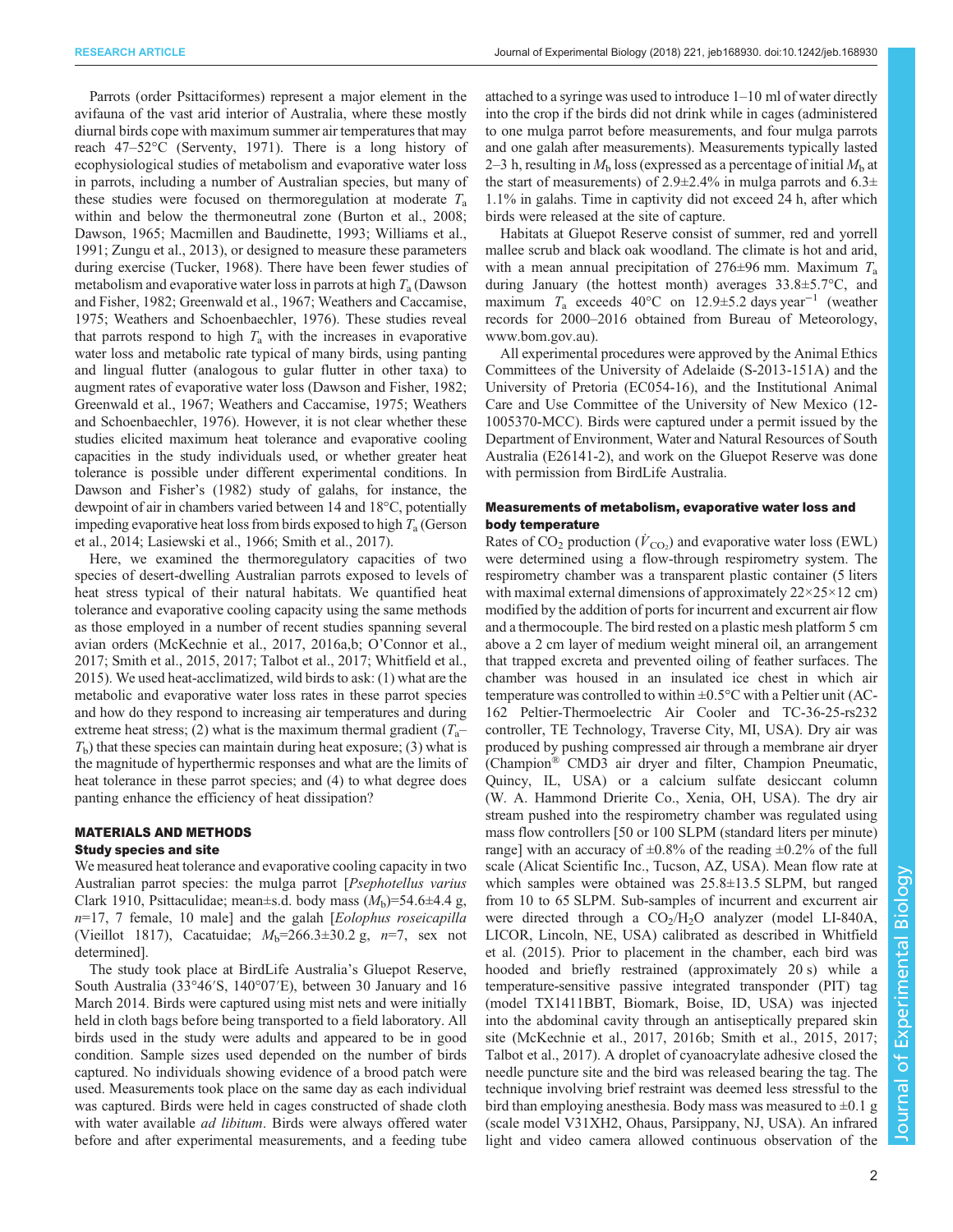subject bird in the darkened ice chest. A bird was considered to have tolerated this intervention well if it demonstrated escape attempts while being placed into the chamber, engaged in exploration of the chamber, then settled into quiet, but alert posture with eyes open and only shifted position slightly or moved the head to look about the chamber. Core body temperature  $(T<sub>b</sub>)$  was recorded every 10 s from a transceiver (Biomark FS2001, Boise, ID, USA), placed within the ice chest, that interrogated the PIT tag. Chamber temperature  $(T_a)$ was continuously monitored with a type T thermocouple (TC-2000 thermocouple reader, Sable Systems International, Las Vegas, NV, USA). Respirometry chamber  $CO<sub>2</sub>$  and humidity values were recorded once each second via an A-D converter (UI-2, Sable Systems International) and data were captured on a laptop computer using Expedata (version 1.4.15, Sable Systems International).

During each trial the bird was exposed initially to a  $T_a$  (30–35°C) approximating thermoneutrality as defined in earlier studies ([Dawson](#page-8-0) [and Fisher, 1982;](#page-8-0) [Weathers and Caccamise, 1975](#page-9-0); [Weathers and](#page-9-0) [Schoenbaechler, 1976; Williams et al., 1991\)](#page-9-0). When the bird was calm, as indicated by  $CO<sub>2</sub>/H<sub>2</sub>O$  values that had reached a nadir and  $T<sub>b</sub>$ and  $T_a$  were stable for approximately 10 min, the bird was then exposed to higher  $T_a$  from 40°C or higher upward in 2°C increments over a period of 1–3 h. Dry air flow rate was adjusted to maintain chamber water vapor values  $\leq 5.0$  ppt (dew point  $\leq -5^{\circ}$ C) to avoid impairing evaporative water loss because of increased chamber humidity [\(Lasiewski et al., 1966\)](#page-8-0) and help to keep the bird calm. Flow rates of up to 65 SLPM were required to maintain acceptable water vapor pressure levels as the birds increased evaporation with rising  $T_a$ . Calculation of metabolic rate from  $CO<sub>2</sub>$  production rather than  $O<sub>2</sub>$ utilization is more reliable with higher flow rates. The data used for analysis were taken after 5–10 min of stable  $T<sub>b</sub>$  at a stable  $T<sub>a</sub>$  and from birds at rest showing no evidence of flight attempts or escape behavior at the time. A trial was terminated if the bird demonstrated continuous active escape behavior or evidence of neurological impairment by loss of balance or righting reflex. Trials were also terminated if a heat tolerance limit (HTL) was reached, which we defined as a  $T<sub>b</sub>$ approaching 45°C, close to the lethal limits of ∼46°C [\(Lutterschmidt](#page-8-0) [and Hutchison, 1997\)](#page-8-0), or if this  $T<sub>b</sub>$  was approached at a rate of  $T<sub>b</sub>$ increase greater than 0.1°C min−<sup>1</sup> [\(McKechnie et al., 2017, 2016b](#page-9-0); [Smith et al., 2015, 2017; Talbot et al., 2017](#page-9-0)). The bird was then removed from the chamber, cooled, given additional water by gavage, and observed for thermoneutral  $T<sub>b</sub>$  and normal behavior before release. No mortality occurred during the course of these experiments. During measurements, the behavior of birds while in the chamber was scored on a scale from 0 to 5, where 0 corresponded to a completely calm individual sitting immobile and 5 corresponded to a highly agitated bird exhibiting sustained escape behavior. Data analyses were restricted to data corresponding to an activity score of 0–3.

## Calculations and statistical analysis

In order to ensure comparability among studies, we analyzed our data in the same way as in our other recent studies ([McKechnie et al.,](#page-9-0) [2017, 2016b](#page-9-0); [Smith et al., 2015](#page-9-0); [Whitfield et al., 2015\)](#page-9-0).  $\dot{V}_{\text{CO}_2}$  was calculated using eqn 10.5 from [Lighton \(2008\)](#page-8-0). Metabolic heat production (MHP; W) was calculated as in [Walsberg and Wolf \(1995\)](#page-9-0) assuming a respiratory exchange ratio (RER) of 0.71. MHP as so calculated is herein also referred to as the resting metabolic rate (RMR). Rates of EWL were calculated using eqn 10.9 from [Lighton](#page-8-0) [\(2008\)](#page-8-0) assuming 0.803 mg H2O ml<sup>−</sup><sup>1</sup> of water vapor. The calculation for evaporative heat loss was based on 2.406 J mg<sup>-1</sup> H<sub>2</sub>O. We used broken-stick linear regression models fitted in the R package segmented [\(Muggeo, 2008](#page-9-0)) to identify inflection points for the relationships between EWL, RMR, the ratio of evaporative heat loss to metabolic heat production (EHL/MHP) and  $T<sub>b</sub>$  as a function of  $T<sub>a</sub>$ . We then fitted linear mixed-effects models that included individual identity as a random factor in the R package nlme ([Pinheiro et al.,](#page-9-0) [2018\)](#page-9-0). R (v3.4.0) was run inside RStudio (v1.0.143). Changes in evaporative heat loss variables before and after the onset of panting were assessed using repeated-measures ANOVA in SPSS (v24.0.0.0). Values for variables are given as means±s.d. and values for slopes are given with 95% confidence intervals.

#### RESULTS

## Body temperature and thermal endpoints

From the lowest test  $T_a$  (∼30°C),  $T_b$  increased significantly to the HTL ([Table 1](#page-3-0), [Fig. 1](#page-4-0)). Above the inflection point  $(T_a=35.3^{\circ}\text{C}$  in mulga parrots and 41.4 $\degree$ C in galahs), the rates of increase in  $T_{\rm b}$ approximately doubled in mulga parrots and increased by 1.7-fold in galahs ([Table 1](#page-3-0)). In galahs there was a second inflection point apparent at  $T_a=51.9$ °C, above which the rate of increase in  $T_b$ increased by threefold relative to the rate between the inflection points. In mulga parrots there was no second inflection point evident. Breadth of the regression line confidence limits ranged between 0.05 and 0.3°C °C<sup>-1</sup> ([Table 1\)](#page-3-0). At the HTL, an average  $T<sub>b</sub>$ of 43.4±0.6°C in mulga parrots and 44.1±0.3°C in galahs was maintained with stable RMR and EWL values for at least 10 min. In mulga parrots, the HTL was reached in two individuals at  $T_a=44^{\circ}C$ , one individual at  $T_a=48^{\circ}\text{C}$  and one individual at  $T_a=49^{\circ}\text{C}$ . In galahs, the HTL was reached in one individual at  $T_a = 53^{\circ}$ C, five individuals at  $T_a = 54^{\circ}$ C and one individual at  $T_a = 55^{\circ}$ C.

## Resting metabolic rate

Minimum RMR values averaged 0.65 $\pm$ 0.10 W at  $T_a$ =35°C in mulga parrots and 2.07 $\pm$ 0.41 W at  $T_a$ =30°C in galahs and increased significantly with increasing  $T_a$  [\(Table 1](#page-3-0), [Fig. 2](#page-4-0)). Segmented regressions indicated inflection points at  $T_a=40.8$ °C in mulga parrots and at  $T_a=40.2$ °C in galahs, which represent the upper critical temperatures ( $T_{\text{uc}}$ ) for each species. RMR as a function of  $T_{\text{a}}$ increased above the  $T_{\text{uc}}$  from near zero to 0.05 W °C<sup>−1</sup> in mulga parrots and from 0.02 to 0.07 W °C−<sup>1</sup> in galahs, an increase of ∼3.5 fold ([Table 1](#page-3-0), [Fig. 2](#page-4-0)). In galahs there was a second inflection point apparent at  $T_a = 50.7$ °C, above which the rate of increase in RMR was 0.37 W °C<sup>-1</sup>, an increase of ~5.3-fold relative to the rate between the inflection points. In mulga parrots there was no second inflection point apparent. Breadth of regression line confidence intervals ranged between 0.01 and 0.30 W °C−<sup>1</sup> [\(Table 1](#page-3-0)). Maximum average RMR values coincided with the HTL in both species and were  $1.38\pm0.12$  W in mulga parrots and  $4.40\pm0.60$  W in galahs, approximately double the minimum RMR values.

#### Evaporative water loss

Minimum EWL values occurred at the lowest test  $T_a (\sim 30^{\circ}C)$  in both species  $(0.37\pm0.21 \text{ g h}^{-1})$  in mulga parrots and 1.15 $\pm$ 0.32 g h<sup>-1</sup> in galahs) and increased significantly with increasing  $T_a$  [\(Table 1,](#page-3-0) [Fig. 3\)](#page-5-0). Above single inflection points, which were at  $T_a$ =40.2°C in mulga parrots and at  $T_a$ =41.3°C in galahs, the rate of EWL increase with  $T_a$  increased approximately fivefold to 0.23 g h<sup>-1</sup> °C<sup>-1</sup> in mulga parrots and 0.66 g h<sup>-1</sup> °C<sup>-1</sup> in galahs [\(Table 1\)](#page-3-0). Breadth of the regression line confidence intervals ranged from 0.01 to 0.09 g h<sup>-1</sup> °C<sup>-1</sup>. Maximum EWL occurred at each species' HTL and were equivalent to approximately sevenfold minimum values in mulga parrots and 10-fold minimum values in galahs. Average maximum EWL values were  $2.66\pm0.07$  g h<sup>-1</sup> mulga parrots and 11.64 $\pm$ 1.36 g h<sup>-1</sup> in galahs.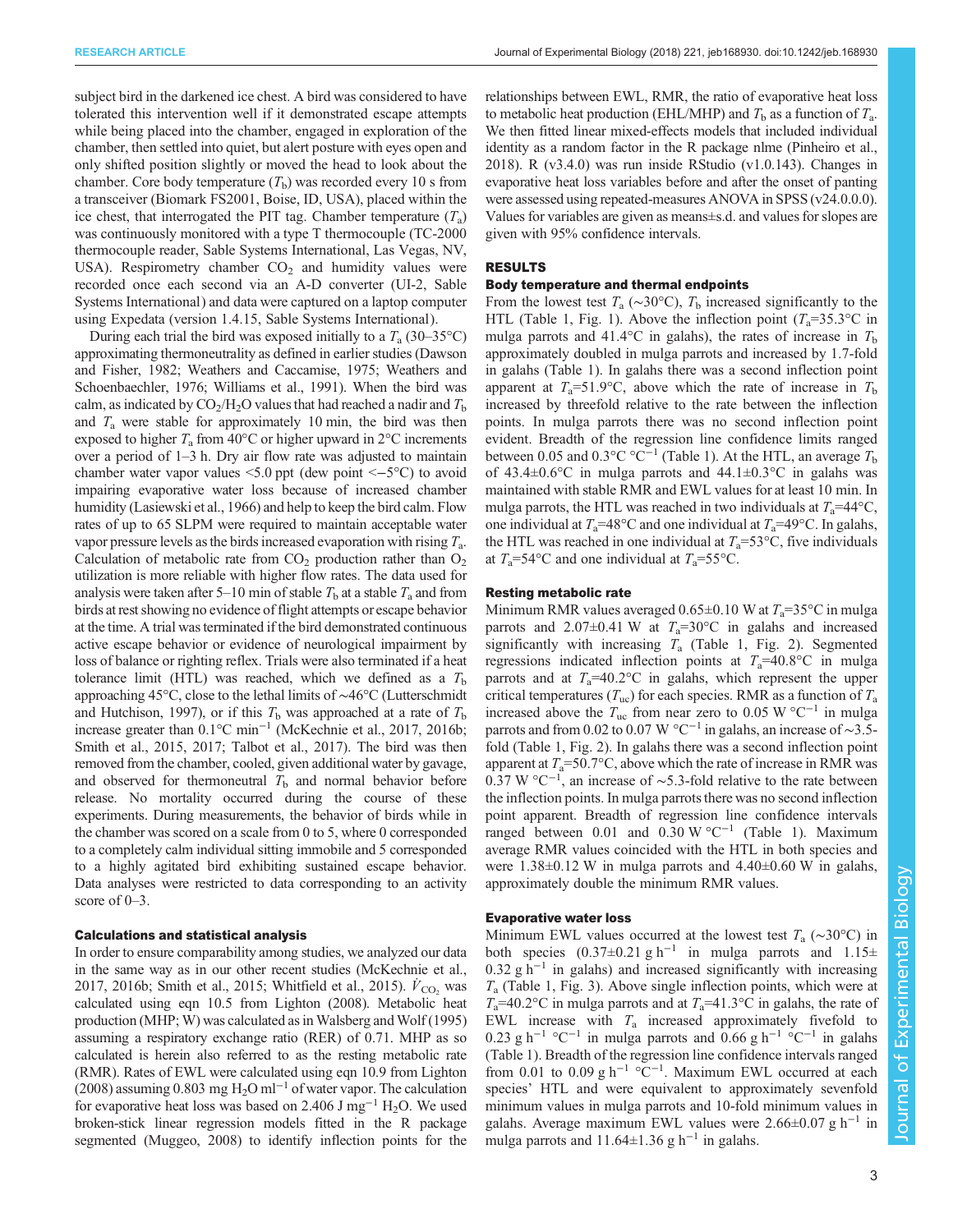#### <span id="page-3-0"></span>Table 1. Variables (±s.d.) related to thermoregulation at high air temperature ( $T_a$ ) in two Australian parrot species

|                                                                                         | Mulga parrot               | Galah                  |  |  |
|-----------------------------------------------------------------------------------------|----------------------------|------------------------|--|--|
| Variable                                                                                | Psephotellus varius        | Eolophus roseicapilla  |  |  |
| Body mass (g)                                                                           | 54.6±4.4 (17)              | 266.3±30.2 (7)         |  |  |
| Body temperature $(Tb)$                                                                 |                            |                        |  |  |
| Min. $T_{\rm b}$ (°C)                                                                   | $40.1 \pm 0.7$ (7)         | $39.8 \pm 0.33(3)$     |  |  |
| $T_a$ at $T_b$ minimum (°C) <sup>a</sup>                                                | 30                         | 30                     |  |  |
| Inflection $T_a$ (°C)                                                                   | 35.3                       | 41.4, 51.9             |  |  |
| $Th$ vs $Ta$ slope below inflection 1 (°C °C <sup>-1</sup> ) <sup>b</sup>               | $0.13$ [-0.02, 0.29]       | $0.10$ $[0.03, 0.18]$  |  |  |
| $T_{\rm b}$ vs $T_{\rm a}$ slope above inflection 1 (°C °C <sup>-1</sup> ) <sup>b</sup> | $0.25$ [0.20, 0.30]        | $0.17$ [0.08, 0.26]    |  |  |
| $T_{\rm b}$ vs $T_{\rm a}$ slope above inflection 2 (°C °C <sup>-1</sup> ) <sup>b</sup> | no second inflection       | 0.51 [0.21, 0.81]      |  |  |
| Max. $T_{\rm b}$ (°C)                                                                   | $43.4\pm0.6(4)$            | $44.1 \pm 0.3$ (7)     |  |  |
| $T_a$ at $T_b$ maximum (°C) <sup>a</sup>                                                | 48                         | 54                     |  |  |
| Heat tolerance limit (°C) <sup>a</sup>                                                  | 44 (2), 48 (1), 49 (1)     | 53 (1), 54 (5), 55 (1) |  |  |
| Resting metabolic rate (RMR)                                                            |                            |                        |  |  |
| Min. RMR (W)                                                                            | $0.65 \pm 0.10(7)$         | $2.07 \pm 0.41$ (3)    |  |  |
| Min. RMR (mW $q^{-1}$ ) <sup>c</sup>                                                    | 11.96±2.80(7)              | $7.55 \pm 1.36(3)$     |  |  |
| $T_a$ at RMR minimum (°C) <sup>a</sup>                                                  | 35                         | 30                     |  |  |
| Inflection $T_a$ (°C)                                                                   | 40.8                       | 40.2, 50.7             |  |  |
| RMR slope below inflection 1 (W $^{\circ}$ C <sup>-1</sup> ) <sup>b</sup>               | $0.0004$ [-0.0075, 0.0082] | $0.02$ [0.05, 0.09]    |  |  |
| RMR slope above inflection 1 (W $^{\circ}$ C <sup>-1</sup> ) <sup>b</sup>               | $0.05$ [0.03, 0.08]        | $0.07$ [-0.01, 0.15]   |  |  |
| RMR slope above inflection 2 (W $^{\circ}$ C <sup>-1</sup> ) <sup>b</sup>               | no second inflection       | $0.37$ [0.09, 0.65]    |  |  |
| Max. RMR (W)                                                                            | $1.38\pm0.12(3)$           | $4.40\pm0.60(7)$       |  |  |
| Max. RMR (mW $g^{-1}$ ) <sup>c</sup>                                                    | 24.40±3.04 (3)             | 16.52±2.76 (7)         |  |  |
| $T_a$ at RMR maximum (°C) <sup>a</sup>                                                  | 48                         | 54                     |  |  |
| Max. RMR/min. RMR                                                                       | 2.14                       | 2.12                   |  |  |
| Evaporative water loss (EWL)                                                            |                            |                        |  |  |
| Min. EWL $(q h^{-1})$                                                                   | $0.37 \pm 0.21(7)$         | $1.15 \pm 0.32$ (3)    |  |  |
| Min. EWL (mg $h^{-1}$ g <sup>-1</sup> ) <sup>c</sup>                                    | $6.69\pm3.96(7)$           | $4.16\pm1.05(3)$       |  |  |
| $T_a$ at EWL minimum (°C) <sup>a</sup>                                                  | 30                         | 30                     |  |  |
| Inflection $T_a$ (°C)                                                                   | 40.2                       | 41.3                   |  |  |
| EWL slope below inflection (g h <sup>-1</sup> °C <sup>-1</sup> ) <sup>b</sup>           | $0.04$ [0.03, 0.05]        | $0.13$ [0.09, 0.18]    |  |  |
| EWL slope above inflection (g $h^{-1}$ °C <sup>-1</sup> ) <sup>b</sup>                  | $0.23$ [0.18, 0.28]        | $0.66$ [0.58, 0.75]    |  |  |
| Max. EWL (g $h^{-1}$ )                                                                  | $2.66 \pm 0.07$ (3)        | $11.64 \pm 1.36(7)$    |  |  |
| Max. EWL (mg $h^{-1}$ g <sup>-1</sup> ) <sup>c</sup>                                    | 47.09±4.69(3)              | $43.44 \pm 3.97(7)$    |  |  |
| $T_a$ at EWL maximum (°C) <sup>a</sup>                                                  | 48                         | 54                     |  |  |
| Max. EWL/min. EWL                                                                       | 7.13                       | 10.15                  |  |  |

Numbers of individuals are in parentheses and 95% confidence intervals for slopes are in brackets.

 $\rm ^{a}$ Test  $T_{\rm a}$ ±0.5°C.<br><sup>b</sup>Slopes are der

**bSlopes are derived from linear mixed models.** 

c Mass-specific values.

## Panting and evaporative heat dissipation

Minimum EHL/MHP values occurred at the lowest test  $T_a (\sim 30^{\circ}C)$ in both species  $(0.35\pm0.12)$  in mulga parrots and  $0.37\pm0.03$  in galahs) and increased significantly with increasing  $T_a$  [\(Table 2,](#page-5-0) [Fig. 4](#page-6-0)). In mulga parrots there was a single inflection point at  $T_a$ =37.8°C, above which the slope of the relationship of EHL/MHP with  $T_a$  increased approximately 10-fold to 0.10°C<sup>-1</sup>. In galahs there were two inflection points apparent: above the first, the slope of the relationship of EHL/MHP with  $T_a$  increased 5.5-fold to 0.11°C−<sup>1</sup> ; above the second, the slope decreased by 3.7-fold relative to the slope between the inflection points, to 0.03°C−<sup>1</sup> . Breadth of the regression line confidence intervals ranged from 0.01 to  $0.25\degree C^{-1}$ . At the highest  $T_a$  in mulga parrots, which also corresponded to this species' HTL, EHL/MHP was ∼24% lower that it was at its maximum at  $T_a=46^{\circ}\text{C}$  (1.71 $\pm$ 0.18; [Table 2\)](#page-5-0). Maximum EHL/MHP in galahs occurred at this species' HTL of Ta=54°C and was 1.79±0.27. Maximum EHL/MHP was ∼5-fold higher than minimum in both species. It should be noted, however, that these values are based on the assumption that RER=0.71, i.e. the metabolic substrate during gas exchange measurements consisted entirely of lipids. If this assumption is incorrect, the actual EHL/MHP values could be higher, ranging from 2.16 in mulga parrots to 2.45 in galahs if the metabolic substrate consisted solely of carbohydrates (i.e. RER=1.00; see dashed lines in [Fig. 4\)](#page-6-0).

In some cases the onset of panting coincided with an increasing  $T_a$  as the chamber temperature was adjusted to the next test  $T_a$ ; however, in 10 individual mulga parrots and four individual galahs we were able to observe the onset of panting during a period of stable  $T_a$ . Thus, we have a record of the changes in RMR, EHL and EHL/MHP that occurred abruptly as panting commenced [\(Table 2,](#page-5-0) [Fig. 5\)](#page-7-0). The onset of panting occurred at  $T_a=40.9\pm1.1^{\circ}\text{C}$  in mulga parrots and  $T_a=42.7\pm2.5$ °C in galahs. RMR did not increase significantly at the onset of panting in either species  $(F_{1,9}=3.27,$  $P=0.104$  and  $F_{1,3}=1.15$ ,  $P=0.362$  for mulga parrots and galahs, respectively), but increased linearly thereafter. EHL increased significantly at the onset of panting in both species  $(F_1, 9=85.61,$  $P<0.001$  and  $F<sub>1,3</sub>=26.44$ ,  $P=0.014$  for mulga parrots and galahs, respectively), approximately doubling. The proportion of metabolic heat dissipated by evaporation (EHL/MHP) increased significantly in both species  $(F_{1,19}=41.72, P<0.001$  and  $F_{1,3}=116.52, P=0.002$ for mulga parrots and galahs, respectively), increasing by 1.6-fold in mulga parrots and 1.8-fold in galahs ([Table 2](#page-5-0)).

#### **DISCUSSION**

Both species of parrots in the present study showed patterns of thermoregulation at high  $T_a$  broadly similar to those of other parrots, including previous measurements in galahs [\(Dawson and Fisher,](#page-8-0) [1982\)](#page-8-0), with  $T<sub>b</sub>$  increasing from normothermic values of ~40°C to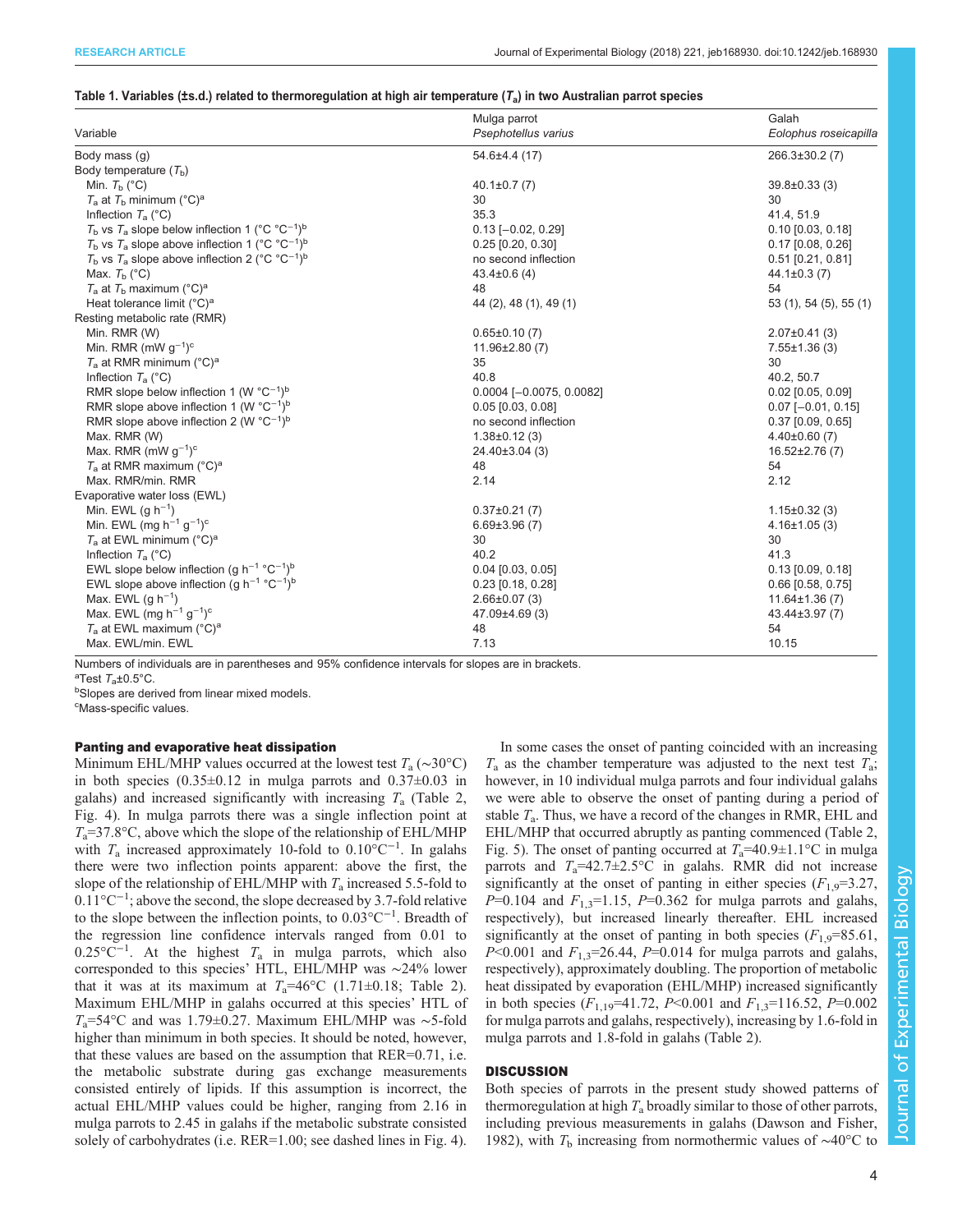<span id="page-4-0"></span>

Fig. 1. Body temperature  $(T_b)$  in mulga parrots (N=17) and galahs (N=7) over a range of air temperatures ( $T_a$ ). Open circles indicate individuals that reached thermal endpoints. Segmented regressions were used to estimate the inflection point(s) in the relationship between  $T_b$  and  $T_a$ , and the slopes were calculated using linear mixed-effects models. These data represent only calm birds.



#### Body temperature and heat tolerance limits

The normothermic  $T<sub>b</sub>$  of the two species investigated here ( $\sim$ 40°C) increased to maximum  $T<sub>b</sub>$  values around 43–44°C at HTLs. The  $T<sub>a</sub>$ inflection points above which  $T<sub>b</sub>$  began to increase rapidly in the present study were in the same range as those reported for five species of passerines measured at the same study site [\(McKechnie](#page-9-0) [et al., 2017\)](#page-9-0). In galahs, a second  $T_a$  inflection occurred at  $T_a = 51.9$ °C, above which the rate of  $T_b$  change increased by an additional ∼3-fold



Fig. 2. Resting metabolic rate (RMR) in mulga parrots ( $N=17$ ) and galahs ( $N=7$ ) over a range of  $T_a$ . Open circles indicate individuals that reached thermal endpoints. Segmented regressions were used to estimate the inflection point(s) in the relationship between RMR and  $T_a$ , and the slopes were calculated using linear mixed-effects models. These data represent only calm birds.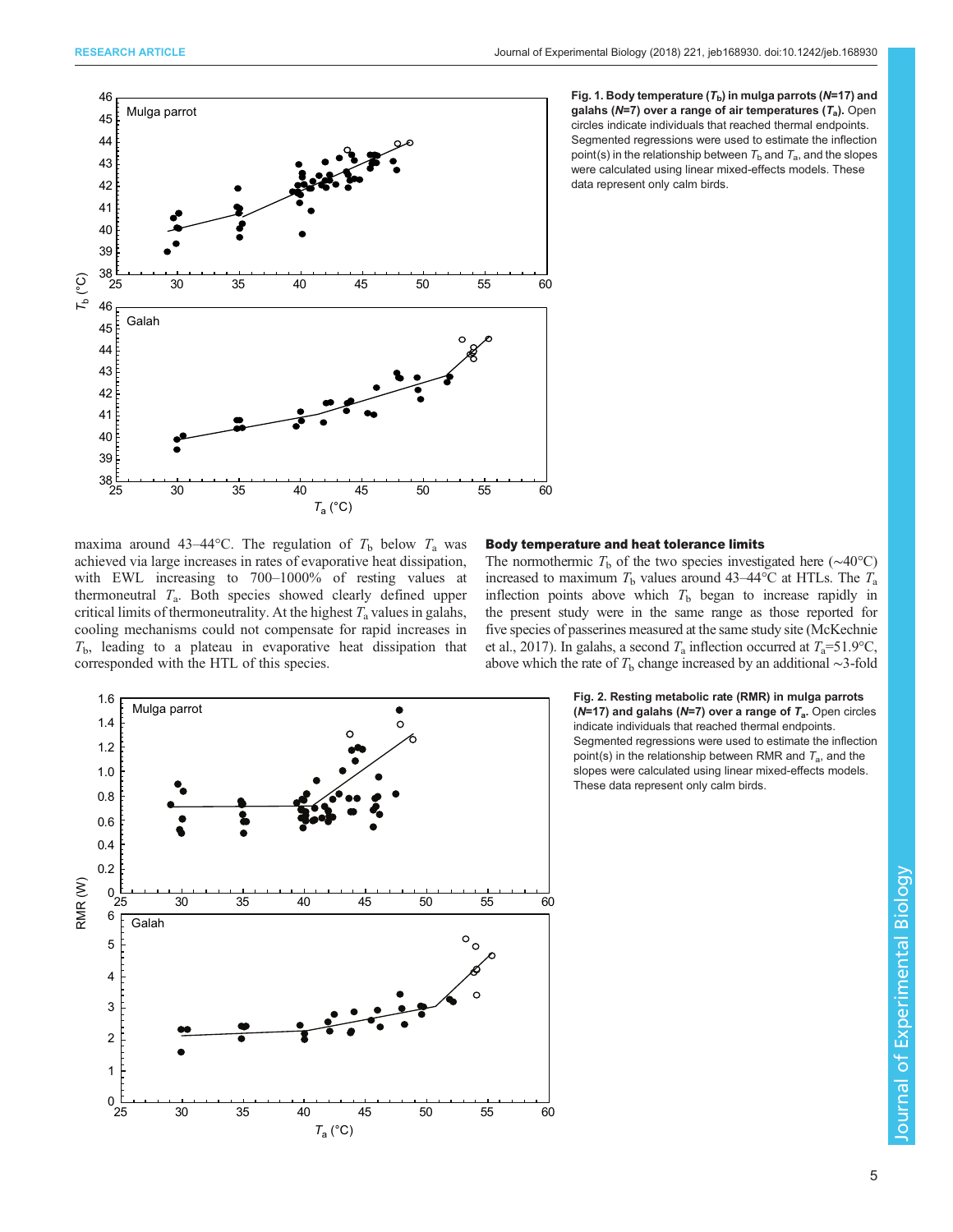<span id="page-5-0"></span>



and most birds reached their thermal endpoints (i.e. HTL), suggesting a failure of thermoregulatory mechanisms. In contrast, [Dawson and](#page-8-0) [Fisher \(1982\)](#page-8-0) reported a single  $T<sub>b</sub>$  inflection point for the same species at  $T_a \sim 34$ °C for summer-acclimatized birds based on cloacal temperatures (2-cm insertion) upon removal from metabolic chambers, although maximum  $T_a$  values were lower than in the present study.

Maximum  $T<sub>b</sub>$  values associated with acute heat stress in the two parrot species in the present study were comparable to previously reported values in other taxa. [Dawson and Fisher \(1982\)](#page-8-0) reported maximum  $T_b$  of 43–44.2°C in galahs held at  $T_a$ =47–48°C for 6–8 h; these birds were held at lower  $T_a$  values for much longer periods compared with the present study, but exhibited similar maximum  $T<sub>b</sub>$ values. Maximum  $T<sub>b</sub>$  values recorded in the present study were within the same range as those recently reported for southern African passerines [\(Whitfield et al., 2015](#page-9-0)), columbids from southern Africa and North America ([McKechnie et al., 2016b](#page-9-0); [Smith et al., 2015\)](#page-9-0) and a southern African sandgrouse ([McKechnie](#page-9-0) [et al., 2016a](#page-9-0)), with all these studies involving the same methods as we used here. The present study therefore confirms that the approximate upper  $T<sub>b</sub>$  limit to physiological function in psittaciform birds under acute heat exposure conditions is similar to that in most

| Table 2. Variables (±s.d.) related to the efficiency of evaporative cooling in two Australian parrot species |  |  |  |  |  |
|--------------------------------------------------------------------------------------------------------------|--|--|--|--|--|
|                                                                                                              |  |  |  |  |  |
|                                                                                                              |  |  |  |  |  |

|                                                           | Mulga parrot               | Galah<br>Eolophus roseicapilla |  |  |
|-----------------------------------------------------------|----------------------------|--------------------------------|--|--|
| Variable                                                  | Psephotellus varius        |                                |  |  |
| Min. EHL/MHP                                              | $0.35\pm0.12(7)$           | $0.37\pm0.03(3)$               |  |  |
| $T_a$ at EHL/MHP minimum (°C) <sup>1</sup>                | 30                         | 30                             |  |  |
| Inflection $T_a$ (°C)                                     | 37.8                       | 38.1, 48.1                     |  |  |
| Slope of EHL/MHP vs $T_a$ below inflection 1 <sup>b</sup> | $0.01$ [-0.02, 0.05]       | $0.02$ [-0.02, 0.06]           |  |  |
| Slope of EHL/MHP vs $T_a$ above inflection 1 <sup>b</sup> | $0.10$ [0.08, 0.13]        | $0.11$ [0.08, 0.14]            |  |  |
| Slope of EHL/MHP vs $T_a$ above inflection $2^b$          | No second inflection point | $0.03$ [-0.01, 0.06]           |  |  |
| Max. EHL/MHP                                              | $1.71\pm0.18(3)$           | $1.79 \pm 0.27$ (7)            |  |  |
| $T_a$ at EHL/MHP maximum (°C) <sup>a</sup>                | 46                         | 54                             |  |  |
| $Tb$ at onset of panting (°C)                             | $42.0 \pm 0.8$ (12)        | $41.3 \pm 0.4$ (4)             |  |  |
| $T_a$ at onset of panting (°C)                            | $40.9 \pm 1.1(12)$         | $42.7\pm2.5(4)$                |  |  |
| Change in RMR with panting $(W)^\circ$                    | (a) $0.65\pm0.14$ (10)     | (a) $2.32\pm0.23$ (4)          |  |  |
|                                                           | (b) $0.73\pm0.10$ (10)     | (b) $2.50\pm0.44$ (4)          |  |  |
| Change in EHL with panting $(W)^\circ$                    | (a) $0.32\pm0.16$ (10)     | (a) $1.26 \pm 0.64$ (4)        |  |  |
|                                                           | (b) 0.55±0.18 (10)         | (b) $2.51 \pm 0.98$ (4)        |  |  |
| Change in EHL/MHP with panting <sup>c</sup>               | (a) $0.47\pm0.22$ (10)     | (a) $0.53\pm0.22$ (4)          |  |  |
|                                                           | (b) 0.76±0.21 (12)         | (b) 0.98±0.22 (4)              |  |  |

Numbers of individuals are in parentheses and 95% confidence intervals for slopes are in brackets.

 $a$ Test  $T_a \pm 0.5$ °C.

ªTest 7<sub>a</sub>±0.5°C.<br><sup>b</sup>Slopes are derived from linear mixed models.

c Change in variables with onset of panting: (a) before panting and (b) after the onset of panting (bold font indicates a significant difference in b relative to a by repeated-measures ANOVA).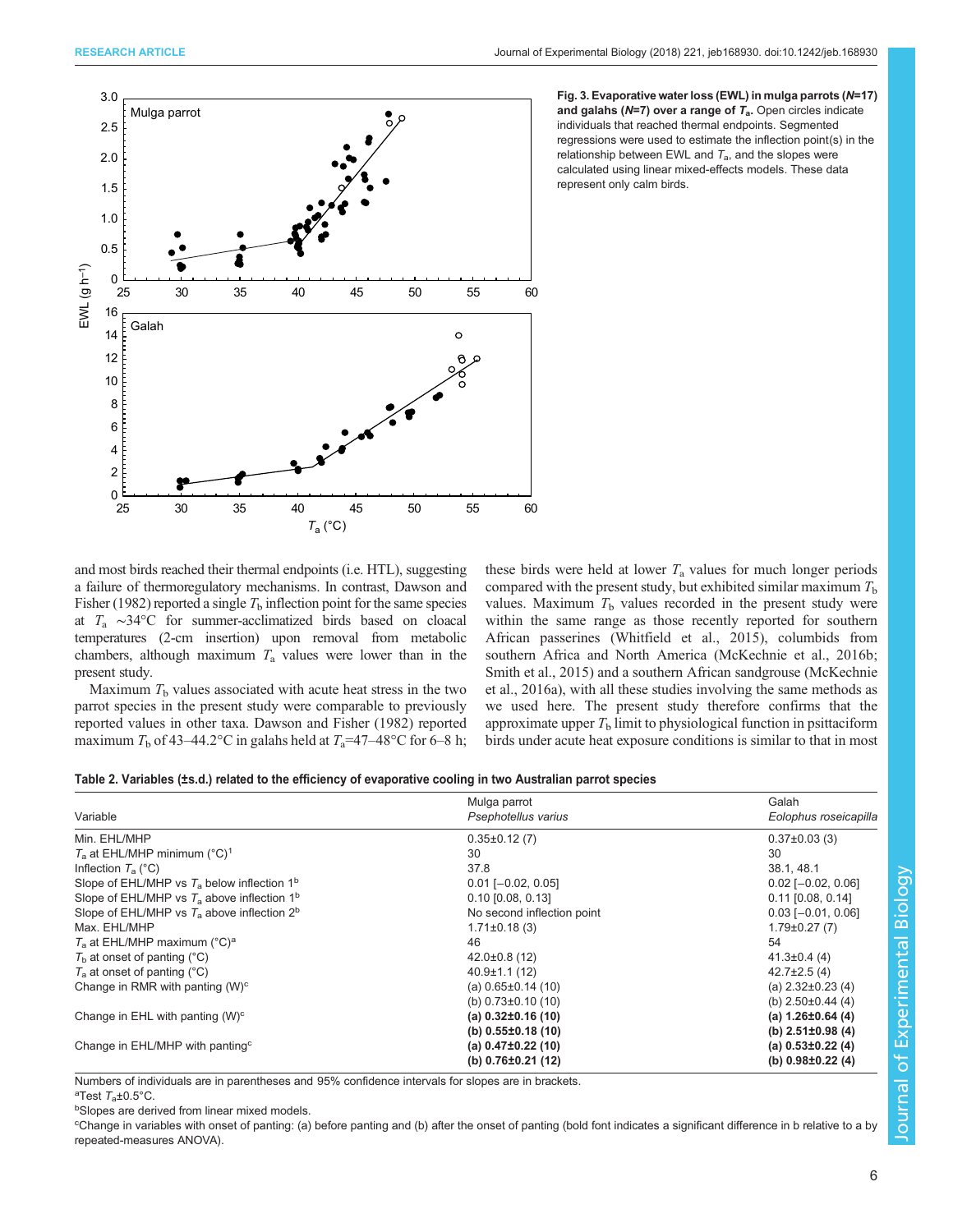<span id="page-6-0"></span>

Fig. 4. The ratio of evaporative heat loss (EHL) to metabolic heat production (MHP) in mulga parrots (N=17) and galahs ( $N=7$ ) over a range of  $T_a$ . Open circles indicate individuals that reached thermal endpoints. Segmented regressions were used to estimate the inflection point(s) in the relationship between EHL/ MHP and  $T_a$ , and the slopes were calculated using linear mixedeffects models (solid lines). The dashed lines show the relationship if EHL/MHP is recalculated assuming carbohydrate metabolism, i.e. respiratory exchange ratio=1.0. These data represent only calm birds.

avian taxa. As discussed by [McKechnie et al. \(2017\),](#page-9-0) the fact that these values are slightly more conservative than some reported in the earlier literature may reflect the fact that we actively avoided exposing birds to lethal  $T<sub>b</sub>$ .

The range of HTL for parrot species in the present study  $(T_a=44 55^{\circ}$ C) is similar to the range reported for passerines (46–54 $^{\circ}$ C; [McKechnie et al., 2017; Whitfield et al., 2015\)](#page-9-0), both of which are lower than the ranges reported for caprimulgids (52–62°C; O'[Connor et al., 2017; Talbot et al., 2017\)](#page-9-0) and columbids (56– 62°C; [McKechnie et al., 2016b\)](#page-9-0). At their HTL, mulga parrots maintained  $T_b \sim 4.6$ °C below  $T_a$  and galahs maintained  $T_b \sim 9.9$ °C below  $T_a$ ; comparable data are not available for other parrot species. Passerines show a similar positive correlation of  $T_a - T_b$  values with  $M<sub>b</sub>$  at HTL, ranging from ~1–3°C at  $M<sub>b</sub>=10-15$  g to ~6°C at  $M<sub>b</sub>=117 g$  ([McKechnie et al., 2017](#page-9-0); [Whitfield et al., 2015](#page-9-0)). In columbiforms,  $T_a - T_b$  values at HTL are generally higher, ranging from ~11°C at  $M_b$ =37 g to ~14°C at  $M_b$ =186 g ([McKechnie et al.,](#page-9-0) [2016b\)](#page-9-0), and in caprimulgiforms values are higher still, ranging from  $\sim$ 8 to  $\sim$ 19°C in species with  $M_b$ =44 to 50 g [\(Talbot et al., 2017\)](#page-9-0).

## Resting metabolic rate

Both species showed a clear  $T_{\text{uc}}$  above which RMR increased linearly, occurring at  $T_a \sim 40^{\circ}$ C and closely matching  $T_a$  at the onset of panting. This close link between the onset of panting and increases in RMR above thermoneutral values is consistent with recent data for Burchell's sandgrouse (Pterocles burchelli) [\(McKechnie et al., 2016a](#page-9-0)), but contrasts with data for five passerines at Gluepot Reserve, in which there was no clear relationship between the  $T_{\text{uc}}$  and the onset of panting ([McKechnie](#page-9-0) [et al., 2017\)](#page-9-0). Previously reported  $T_{\text{uc}}$  values for monk parakeets (38.5°C; [Weathers and Caccamise, 1975\)](#page-9-0) and budgerigars (41°C; [Weathers and Schoenbaechler, 1976](#page-9-0)) were very similar to the  $T_{uc}$ values observed for the two species in the present study. In galahs we observed a second inflection point in the relationship between RMR and  $T_a$  at 50.7 $\degree$ C, which closely matches the second inflection point observed in the  $T<sub>b</sub>$  data (51.9°C), presumably because birds were attempting to counter rapid increases in  $T<sub>b</sub>$ .

The fractional increases in RMR observed in this study between thermoneutral and maximum values were ∼2-fold in both mulga parrots and galahs. Taking all available psittaciform data into account (four species), the mean ratio of RMR at  $T_a=48^{\circ}$ C compared with  $T_a=35^{\circ}\text{C}$  is 1.77 $\pm$ 0.28 (present study, [Dawson and](#page-8-0) [Fisher, 1982](#page-8-0); [Weathers and Caccamise, 1975; Weathers and](#page-9-0) [Schoenbaechler, 1976\)](#page-9-0) compared with 1.38±0.22 in seven species of passerines [\(McKechnie et al., 2017; Tieleman et al., 2002](#page-9-0); [Whitfield et al., 2015](#page-9-0); [Wolf and Walsberg, 1996](#page-9-0)) and 1.07±0.09 in seven species of columbids ([Hoffman and Walsberg, 1999](#page-8-0); [McKechnie et al., 2016b; McKechnie and Wolf, 2004; Withers](#page-9-0) [and Williams, 1990](#page-9-0)). The relatively larger fractional changes in RMR at high  $T_a$  in passerines and in the four species of psittaciform birds studied to date likely reflect the metabolic cost of muscle contractions involved in panting or gular fluttering ([Dawson, 1982](#page-8-0); [Richards, 1970](#page-9-0)) to increase respiratory evaporative water loss (REWL), whereas the smaller increases in columbiform birds seem to be functionally linked to less energetically demanding cutaneous evaporative water loss in those taxa [\(McKechnie et al., 2016b](#page-9-0)).

## Evaporative water loss

In both mulga parrots and galahs, EWL increased gradually with increasing  $T_a$  at moderate values, and then increased rapidly and linearly above  $T_a = \sim 40$ °C, again corresponding very closely to the temperature at onset of panting. [Dawson and Fisher \(1982\)](#page-8-0) found an identical pattern in their earlier study on the galah; however, their inflection temperature at which EWL began to increase rapidly was lower at  $T_a \sim 32.5$ °C, possibly reflecting the higher chamber humidities in the latter study compared with ours, and/or different acclimation/acclimatization histories. [Weathers and Caccamise](#page-9-0) [\(1975\)](#page-9-0) and [Weathers and Schoenbaechler \(1976\)](#page-9-0) reported similar patterns in monk parakeets and budgerigars, respectively. The inflection  $T_a$  for EWL appears to be at ~36°C in the monk parakeet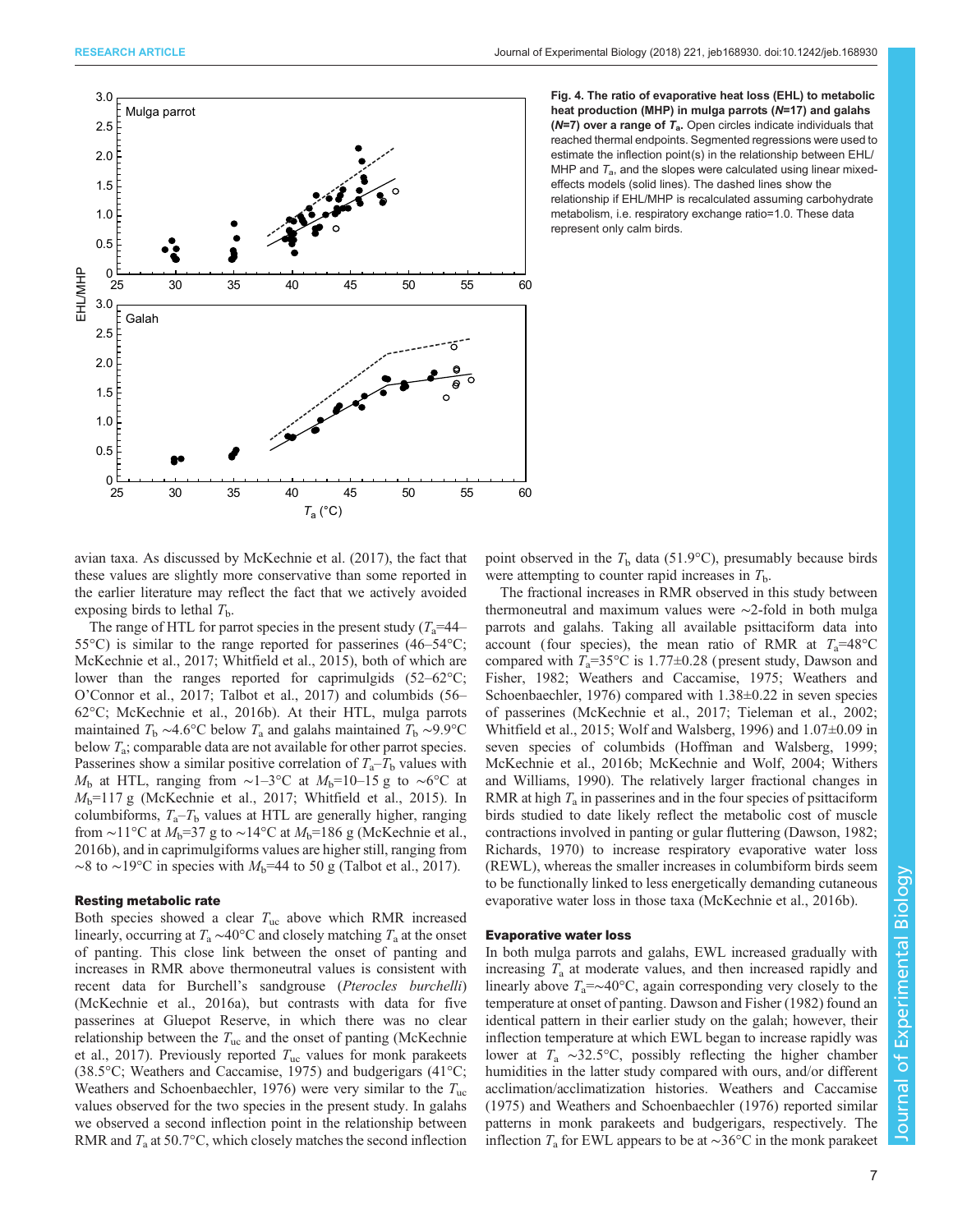<span id="page-7-0"></span>

Fig. 5. Effect of panting on RMR, EHL and the ratio of EHL to MHP in mulga parrots (N=10) and galahs (N=4). Data represent values before and immediately after the onset of panting in birds, where panting commenced at a stable  $T_a$ . Asterisks indicate a significant effect of panting for a given parameter within each species (\*P<0.05, \*\*P<0.005, \*\*\*P<0.001).

[\(Weathers and Caccamise, 1975](#page-9-0)) and at ∼39°C in the budgerigar [\(Weathers and Schoenbaechler, 1976](#page-9-0)). [Greenwald et al. \(1967\)](#page-8-0) described a similar pattern of EWL with  $T_a$  in the budgerigar, with an inflection point at ∼34°C.

Maximum EWL rates in the present study were ∼7-fold higher than minimum EWL rates in mulga parrots, and ∼10-fold higher in galahs. [Dawson and Fisher \(1982\)](#page-8-0) reported a 40-fold increase in EWL in summer-acclimatized galahs between  $T_a$  of 20 and 48°C. Extrapolating their data to EWL at  $T_a=30\textdegree C$  (the minimum  $T_a$  used in the present study, at which minimum EWL occurred for galahs) provides an estimate of  $\sim$ 0.42 g h<sup>-1</sup>, which is  $\sim$ 2.8-fold lower than that of birds measured in the present study. This equates to a  $\sim$ 14.5fold increase in EWL between  $T_a=30^{\circ}\text{C}$  and their maximum measurement  $T_a=48^{\circ}$ C. This maximum  $T_a$  is lower than that in the present study, and the proportional increase in EWL higher, although the galahs in that study were exposed to this temperature for several hours, losing ∼10% of starting  $M<sub>b</sub>$  and ∼15% of body water. By way of comparison, birds in the present study lost between  $3\%$  and 6% of starting  $M<sub>b</sub>$ . [Weathers and Schoenbaechler \(1976\)](#page-9-0) reported that maximum EWL in budgerigars was 16-fold higher at  $T_a$ =45°C relative to thermoneutral  $T_a$ . Similarly, [Weathers and](#page-9-0) [Caccamise \(1975\)](#page-9-0) reported that maximum EWL in monk parakeets increased by 12-fold between thermoneutral  $T_a$  and  $T_a=46^{\circ}$ C. On balance, these findings suggest that parrots have a high capacity to increase EWL.

#### Panting and evaporative heat dissipation

The metabolic cost of cooling in galah began to rise rapidly above a  $T_a$  inflection point of ~50°C in order to counter a rapid increase in  $T<sub>b</sub>$ . Because EWL continued increasing at the same rate, evaporative heat dissipation (EHL/MHP) appears to plateau above  $T_a \sim 48^\circ \text{C}$ . Galahs above  $T_a \sim 50^{\circ}$ C were reaching their HTL, suggesting that cooling mechanisms were beginning to fail. Maximum EHL/MHP in galahs was 1.79, assuming RER=0.71 (lipid catabolism) in postabsorptive birds. [Dawson and Fisher \(1982\)](#page-8-0) reported EHL/MHP values of 1.4–1.7 in galahs exposed to  $T_a \sim 48$ °C. [Weathers and](#page-9-0) [Caccamise \(1975\)](#page-9-0) reported EHL/MHP values of 1.53 for monk parakeets exposed to  $T_a=44^{\circ}\text{C}$ , and [Weathers and Schoenbaechler](#page-9-0) [\(1976\)](#page-9-0) reported EHL/MHP values of 1.56 for budgerigars exposed to  $T_a = 45^{\circ}$ C. These latter two studies were not designed to test HTLs, so it is not clear whether these are maximum EHL/MHP values for these species. Passerines in general appear to have maximum cooling efficiencies similar to those of the parrot species in the present study, equivalent to EHL/MHP<2.0 even in larger species [\(Marder, 1973; McKechnie et al., 2017](#page-9-0); [Whitfield et al., 2015\)](#page-9-0).

The metabolic cost of cooling (RMR) increased linearly after  $T_{\text{uc}}$ and the onset of panting in both species in the present study. Evaporative heat loss increased significantly at the onset of panting, approximately doubling, in both species. EHL/MHP increased significantly in both species (1.6-fold in mulga parrots and 1.8-fold in galahs). [Dawson and Fisher \(1982\)](#page-8-0) reported extensive panting by galahs exposed to high  $T_a$ , describing vigorous thoracic movements and also pumping of the fleshy tongue (coincident with breathing movements) that appeared to foster increased movement of the gular area. These authors also reported galahs at high  $T_a$  using wing drooping, where the wings are held away from the body surface to augment convective heat loss. [Weathers and Caccamise \(1975\)](#page-9-0) reported open-mouthed panting including tongue movements in monk parakeets at high  $T_a$ , referring to these latter movements as 'lingual flutter', and [Weathers and Schoenbaechler \(1976\)](#page-9-0) similarly reported panting and tongue movements synchronized with thoracic movements in budgerigars. We did not record observations of tongue movements in the present study, but it may be a common strategy in parrots to increased movement of the gular area and thus increase EWL rate.

## **Conclusions**

Our data on thermoregulation at environmental temperatures above  $T<sub>b</sub>$  in two Australian parrot species suggest that evaporative cooling in Psittaciformes is generally less efficient than in orders such as Columbiformes and Caprimulgiformes, but similar to that in Passeriformes. Increases in EWL, RMR and  $T<sub>b</sub>$  with increasing  $T<sub>a</sub>$ in the parrot species in the present study were similar to increases in five species of Australian passerines studied at the same Gluepot Reserve field site ([McKechnie et al., 2017\)](#page-9-0). Maximum heat dissipation capacity measured as maximum EHL/MHP in parrots ranges from 1.5 to 1.8 ( present study; [Dawson and Fisher, 1982](#page-8-0); [Weathers and Caccamise, 1975; Weathers and Schoenbaechler,](#page-9-0) [1976\)](#page-9-0), which is comparable to the range in passerines of 1.2–2.2 [\(McKechnie et al., 2017; Whitfield et al., 2015](#page-9-0)), and lower than the range in columbids of 2.3–4.7 ([McKechnie et al., 2016b](#page-9-0); [Smith](#page-9-0)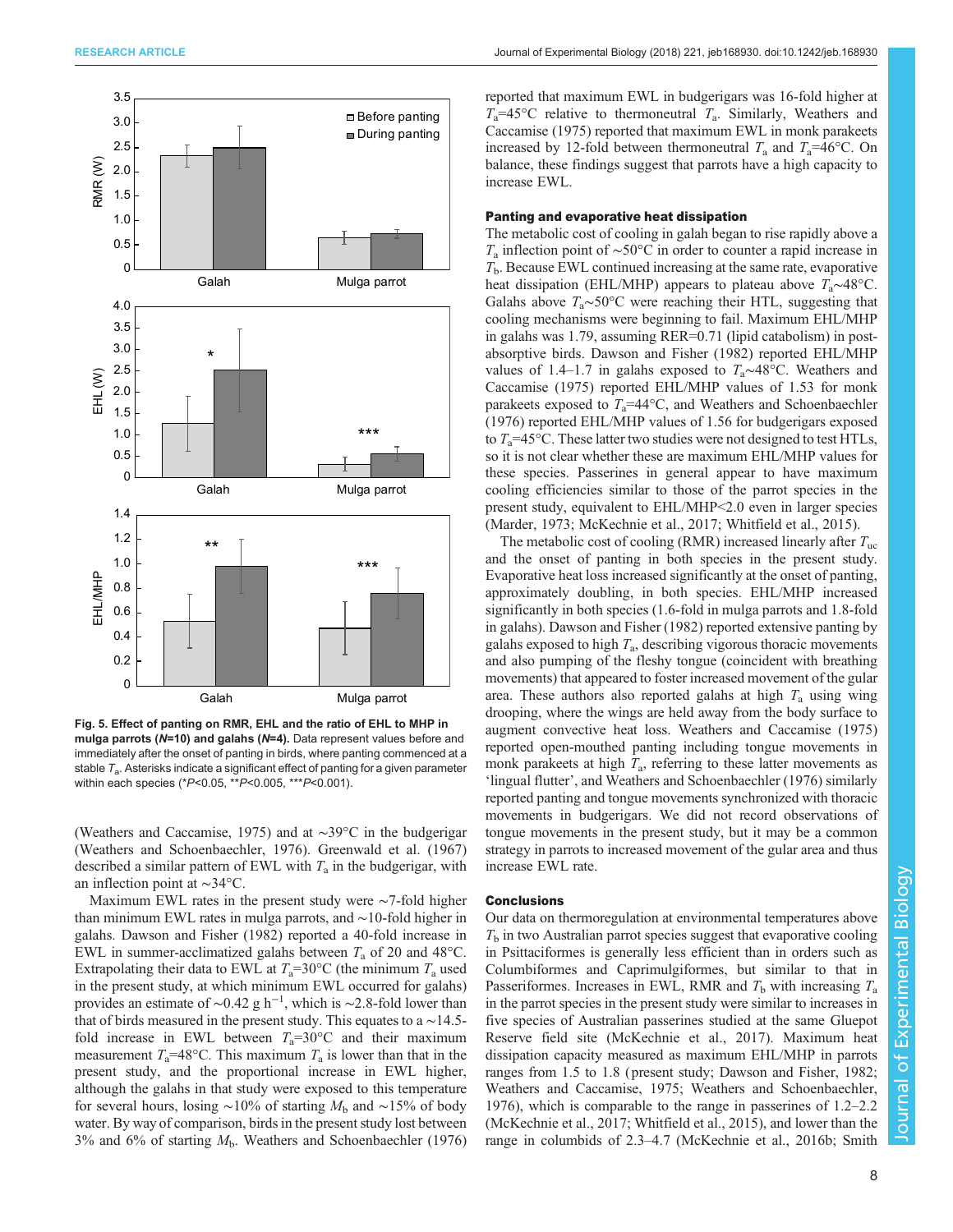<span id="page-8-0"></span>[et al., 2015\)](#page-9-0) and in caprimulgids of 3.0–5.2 (Dawson and Fisher, 1969; O'[Connor et al., 2017; Talbot et al., 2017](#page-9-0)). It is likely that this variation in evaporative cooling efficiency arises from variation amongst orders in the primary avenues of heat dissipation. Columbids appear to use cutaneous evaporative water loss extensively (reviewed by [McKechnie et al., 2016b](#page-9-0); [McKechnie](#page-9-0) [and Wolf, 2004](#page-9-0)), whereas passerines rely primarily on respiratory evaporative water loss augmented by panting [\(McKechnie et al.,](#page-9-0) [2017](#page-9-0); [Wolf and Walsberg, 1996\)](#page-9-0). Caprimulgids also rely on respiratory evaporative water loss, using a comparatively massive buccal surface area to maximize evaporation ([Talbot et al., 2017\)](#page-9-0). Data from the present study and other studies of parrot species thermoregulating at high  $T_a$  show the importance of panting (and potentially lingual flutter augmented by tongue movements coincident with breathing) for maximizing EWL in psittaciform birds; presently it is not known the extent to which parrots are able to rely on cutaneous evaporative water loss.

These taxonomic differences in evaporative heat dissipation and HTL are reflected in differences in behavior and microsite selection in both wild and captive birds. At Gluepot Reserve, wild Australian ring-necked parrots (Barnardius zonarius) were observed on very hot days ( $T_a \geq 44^{\circ}$ C) to sit in deep shade under trees, wing venting and pressing their bellies to the soil to lose heat (W.A.T., personal observation). Captive parrots spend more time resting and retire to shaded microsites on extremely hot summer days, whereas doves may increase activity and feeding behavior during the hottest periods, often doing so in full solar exposure [\(Xie et al., 2017\)](#page-9-0). Fisher et al. (1972) reported observations of wild Australian aridzone birds and found that drinking patterns differed greatly amongst orders at high  $T_a$ , with parrots visiting water points only in the early morning and at sunset, and doves continuing to visit water points throughout the day. The potential links between avian heat tolerance physiology and drinking behavior patterns remain unexplored. One prediction, for instance, is that at unshaded waterholes exposed to intense solar radiation, the very high operative temperatures small birds experience at midday may favor drinking at cooler times of the day in taxa that lack highly efficient evaporative cooling pathways.

Parrots are widespread in the arid interior of Australia and have featured conspicuously in reports of large-scale mortality events associated with heat waves (reviewed by [McKechnie et al., 2012\)](#page-9-0). These events have recently impacted a threatened parrot species, the Carnaby's black cockatoo ([Saunders et al., 2011\)](#page-9-0), and are likely to occur much more frequently in the coming decades than they have in the past ([McKechnie and Wolf, 2010\)](#page-9-0). Our results, along with those of the few other studies of thermoregulation in parrots exposed to high  $T_a$ , indicate that they may be more vulnerable than taxa such as Columbiformes and Caprimulgiformes to extreme weather events. However, additional data are needed across a broad range of parrot families and body sizes to effectively model the heat tolerance and hydration status of free-ranging birds in natural habitats, which is vital for predicting how climate change and extreme weather events may impact parrot populations in the future.

#### Acknowledgements

We thank BirdLife Australia for allowing us to conduct this research on their property. The Gluepot Reserve management committee, particularly chair Duncan MacKenzie and volunteer rangers Tim and Shirley Pascoe, are thanked for their assistance and advice. Michael Griego and Matt Baumann ably assisted with fieldwork and metabolic measurements. The critical comments of two anonymous peer reviewers assisted us in improving the manuscript.

#### Competing interests

The authors declare no competing or financial interests.

#### Author contributions

Conceptualization: A.E.M., B.O.W.; Methodology: A.E.M., B.O.W.; Formal analysis: T.J.M.; Investigation: T.J.M., A.R.G., W.A.T., E.K.S.; Writing - original draft: T.J.M.; Writing - review & editing: T.J.M., A.R.G., W.A.T., E.K.S., A.E.M., B.O.W.

#### Funding

This material is based on work supported by the National Science Foundation (IOS-1122228 to B.O.W.). Any opinions, findings and conclusions or recommendations expressed in this material are those of the author(s) and do not necessarily reflect the views of the National Science Foundation.

#### References

- [Albright, T. P., Mutiibwa, D., Gerson, A. R., Smith, E. K., Talbot, W. A., O](http://dx.doi.org/10.1073/pnas.1613625114)'Neill, J. J., McKechnie, A. E. and Wolf, B. O. [\(2017\). Mapping evaporative water loss in](http://dx.doi.org/10.1073/pnas.1613625114) [desert passerines reveals an expanding threat of lethal dehydration.](http://dx.doi.org/10.1073/pnas.1613625114) Proc. Natl [Acad. Sci. USA](http://dx.doi.org/10.1073/pnas.1613625114) 114, 2283-2288.
- Bakken, G. S. [\(1976\). A heat transfer analysis of animals: unifying concepts and the](http://dx.doi.org/10.1016/0022-5193(76)90063-1) [application of metabolism chamber data to field ecology.](http://dx.doi.org/10.1016/0022-5193(76)90063-1) J. Theor. Biol. 60, [337-384.](http://dx.doi.org/10.1016/0022-5193(76)90063-1)
- [Burton, S., Perrin, M. R. and Downs, C. T.](http://dx.doi.org/10.1016/j.jtherbio.2008.05.003) (2008). Thermal biology of African [lovebirds and Australian grass parakeets.](http://dx.doi.org/10.1016/j.jtherbio.2008.05.003) J. Therm. Biol. 33, 355-362.
- [Cunningham, S. J., Martin, R. O., Hojem, C. L. and Hockey, P. A. R.](http://dx.doi.org/10.1371/journal.pone.0074613) (2013). [Temperatures in excess of critical thresholds threaten nestling growth and survival](http://dx.doi.org/10.1371/journal.pone.0074613) [in a rapidly-warming arid savanna: a study of common fiscals.](http://dx.doi.org/10.1371/journal.pone.0074613) PLoS ONE 8, [e74613.](http://dx.doi.org/10.1371/journal.pone.0074613)
- Dawson, W. R. (1954). Temperature regulation and water requirements of the brown and Abert towhees, Pipilo fuscus and Pipilo aberti. In University of California Publications in Zoology, vol. 59 (ed. G. A. Bartholomew, F. Crescitelli, T. H. Bullock, W. H. Furgason and A. M. Schechtman), pp. 81-123. Berkeley, CA: University of California Press.
- Dawson, W. R. [\(1965\). Evaporative water losses of some Australian parrots.](http://dx.doi.org/10.2307/4082802) Auk 82, [106-108.](http://dx.doi.org/10.2307/4082802)
- Dawson, W. R. [\(1982\). Evaporative losses of water by birds.](http://dx.doi.org/10.1016/0300-9629(82)90198-0) Comp. Biochem. [Physiol. A Physiol.](http://dx.doi.org/10.1016/0300-9629(82)90198-0) 71, 495-509.
- Dawson, W. R. and Bartholomew, G. A. (1968). Temperature regulation and water economy of desert birds. In Desert Biology (ed. G. W. Brown), vol. 1, pp. 357-394. New York: Academic Press.
- Dawson, W. R. and Fisher, C. D. [\(1969\). Responses to temperature by the spotted](http://dx.doi.org/10.2307/1366047) nightjar, [Eurostopodus guttatus](http://dx.doi.org/10.2307/1366047). Condor 71, 49-53.
- Dawson, W. R. and Fisher, C. D. [\(1982\). Observations on the temperature](http://dx.doi.org/10.1016/0300-9629(82)90002-0) [regulation and water economy of the galah \(](http://dx.doi.org/10.1016/0300-9629(82)90002-0)Cacatua roseicapilla). Comp. [Biochem. Physiol. A](http://dx.doi.org/10.1016/0300-9629(82)90002-0) 72, 1-10.
- Dawson, W. R. and Schmidt-Nielsen, K. (1964). Terrestrial animals in a dry heat: desert birds. In Handbook of physiology. Sec. 4. Adaptation to the Environment (ed. D. B. Dill), pp. 481-492. Washington, DC: The American Physiological **Society**
- [du Plessis, K. L., Martin, R. O., Hockey, P. A. R., Cunningham, S. J. and Ridley,](http://dx.doi.org/10.1111/j.1365-2486.2012.02778.x) A. R. [\(2012\). The costs of keeping cool in a warming world: implications of high](http://dx.doi.org/10.1111/j.1365-2486.2012.02778.x) [temperatures for foraging, thermoregulation and body condition of an arid-zone](http://dx.doi.org/10.1111/j.1365-2486.2012.02778.x) bird. [Glob. Change Biol.](http://dx.doi.org/10.1111/j.1365-2486.2012.02778.x) 18, 3063-3070.
- [Fisher, C. D., Lindgren, E. and Dawson, W. R.](http://dx.doi.org/10.2307/1366276) (1972). Drinking patterns and [behavior of Australian desert birds in relation to their ecology and abundance.](http://dx.doi.org/10.2307/1366276) Condor 74[, 111-136.](http://dx.doi.org/10.2307/1366276)
- [Gerson, A. R., Smith, E. K., Smit, B., McKechnie, A. E. and Wolf, B. O.](http://dx.doi.org/10.1086/678956) (2014). [The impact of humidity on evaporative cooling in small desert birds exposed to](http://dx.doi.org/10.1086/678956) high air temperatures. [Physiol. Biochem. Zool.](http://dx.doi.org/10.1086/678956) 87, 782-795.
- [Greenwald, L., Stone, W. B. and Cade, T. J.](http://dx.doi.org/10.1016/0010-406X(67)90170-3) (1967). Physiological adjustments of the budgerygah (Melopsittacus undulatus[\) to dehydrating conditions.](http://dx.doi.org/10.1016/0010-406X(67)90170-3) Comp. [Biochem. Physiol.](http://dx.doi.org/10.1016/0010-406X(67)90170-3) 22, 91-100.
- Hoffman, T. C. and Walsberg, G. E. (1999). Inhibiting ventilatory evaporation produces an adaptive increase in cutaneous evaporation in mourning doves Zenaida macroura. J. Exp. Biol. 202, 3021-3028.
- IPCC (2011). Intergovernmental Panel on Climate Change Special Report on Managing the Risks of Extreme Events and Disasters to Advance Climate Change Adaptation. Cambridge: Cambridge University Press.
- [Lasiewski, R. C., Acosta, A. L. and Bernstein, M. H.](http://dx.doi.org/10.1016/0010-406X(66)90153-8) (1966). Evaporative water loss in birds– [I. Characteristics of the open flow method of determination, and their](http://dx.doi.org/10.1016/0010-406X(66)90153-8) [relation to estimates of thermoregulatory ability.](http://dx.doi.org/10.1016/0010-406X(66)90153-8) Comp. Biochem. Physiol. 19, [445-457.](http://dx.doi.org/10.1016/0010-406X(66)90153-8)
- Lighton, J. R. B. (2008). Measuring Metabolic Rates: A Manual for Scientists. Oxford: Oxford University Press.
- Low, T. (2011). Climate Change and Terrestrial Biodiversity in Queensland. Brisbane: Queensland Department of Environment and Resource Management.
- [Lutterschmidt, W. I. and Hutchison, V. H.](http://dx.doi.org/10.1139/z97-782) (1997). The critical thermal maximum: [data to support the onset of spasms as the definitive end point.](http://dx.doi.org/10.1139/z97-782) Can. J. Zool. 75, [1553-1560.](http://dx.doi.org/10.1139/z97-782)